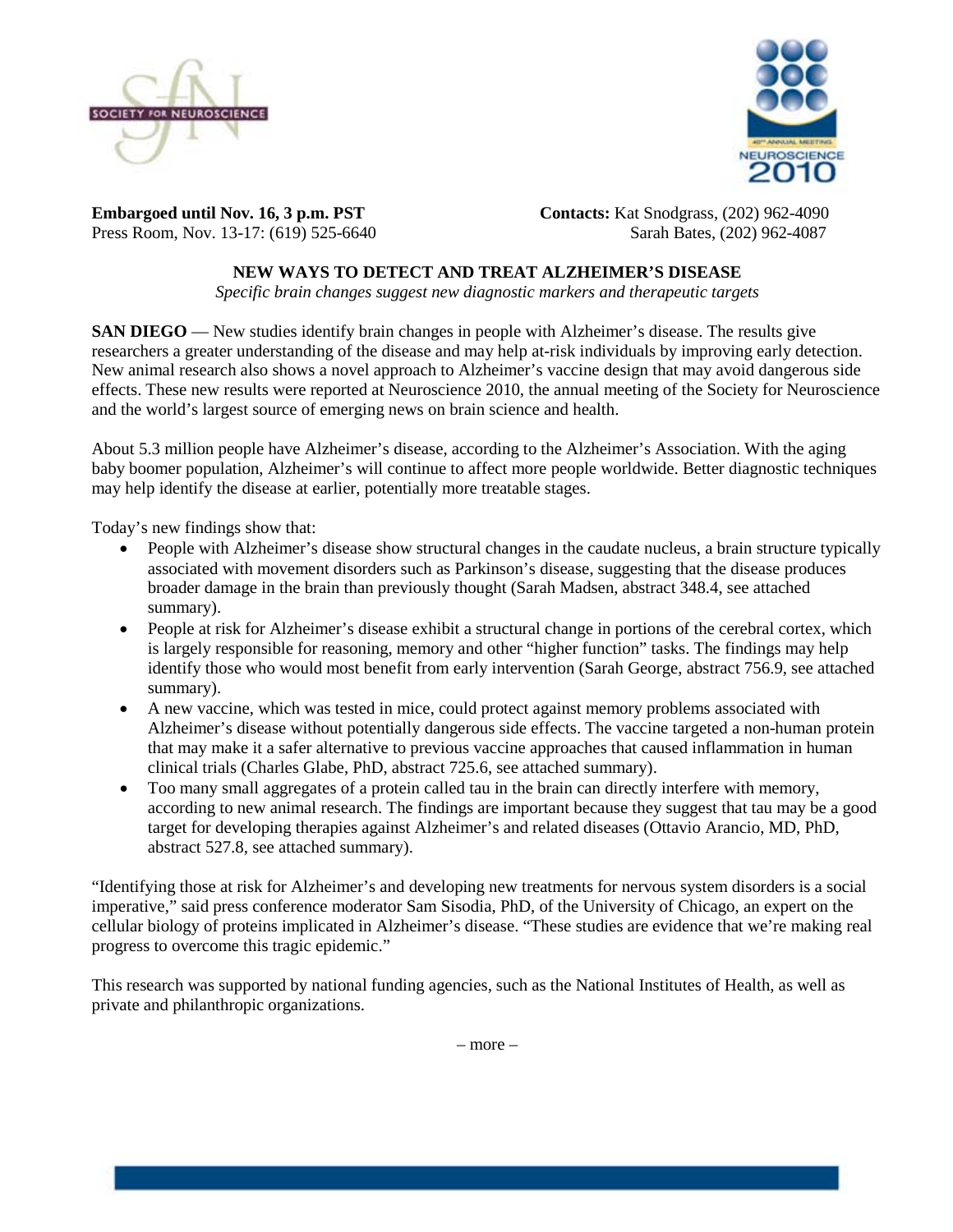### **Related Presentation:**

Special Lecture Session: **Amyloid Imaging: Impact on the Study of Alzheimer's Disease** Wednesday, Nov. 17, 10–11:10 a.m., Ballroom 20 # # #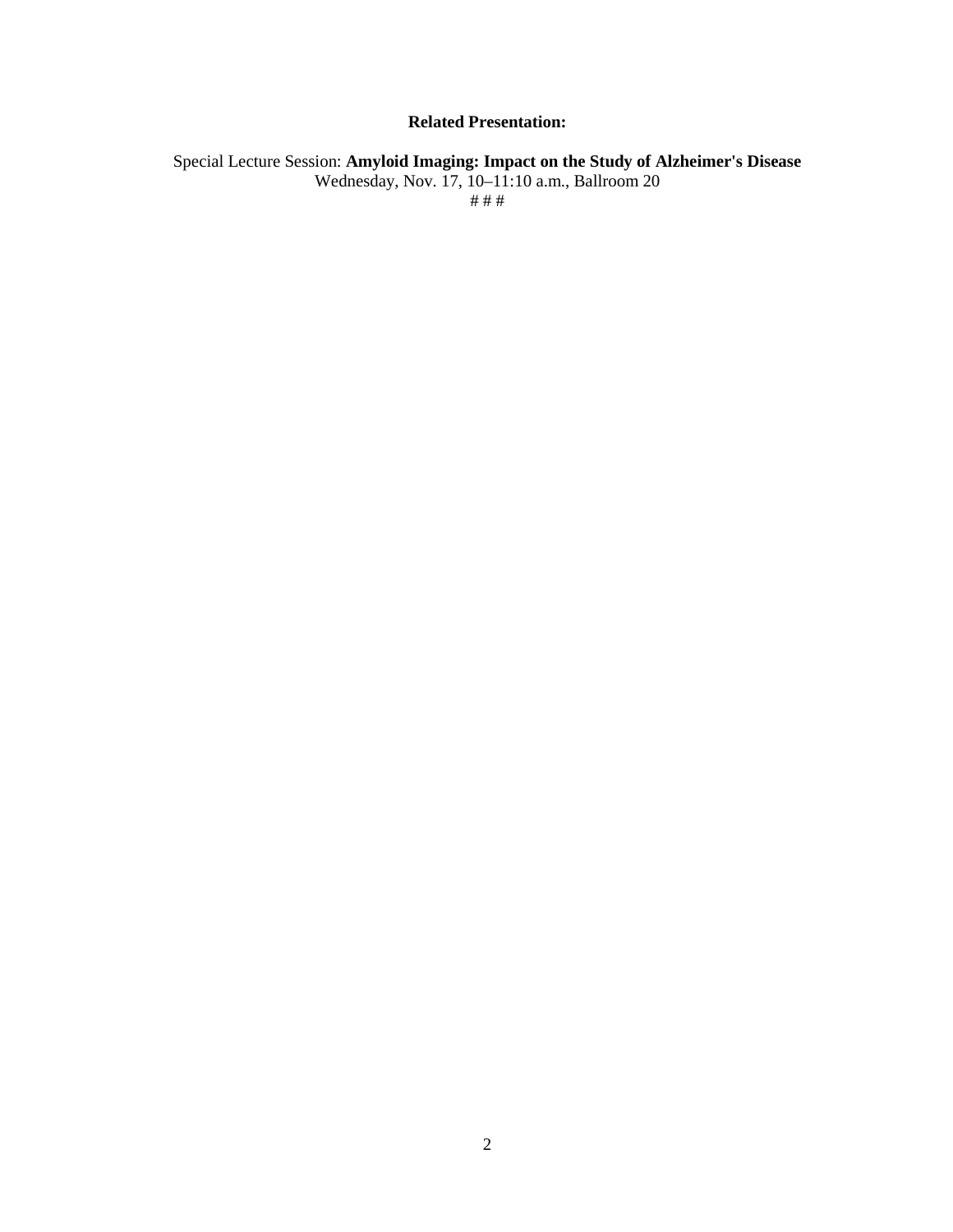### **Abstract 348.4 Summary**

### **Lead author: Sarah Madsen (**310) 206-2101 University of California, Los Angeles [sarah.madsen@loni.ucla.edu](mailto:sarah.madsen@loni.ucla.edu) Los Angeles, Calif.

# **Brain Tissue Loss in People with Alzheimer's Disease and Mild Cognitive Impairment**

*Study investigates another possible marker for the progression of the disease*

People with Alzheimer's disease exhibit striking structural changes in the caudate nucleus, a brain structure typically associated with movement disorders such as Parkinson's disease, a new study has found. The research was presented at Neuroscience 2010, the annual meeting of the Society for Neuroscience and the world's largest source of emerging news about brain science and health.

"Our finding suggests that Alzheimer's disease produces broader damage in the brain than previously thought, including damage to areas not usually associated with the disease," said lead author Sarah Madsen, a graduate student working with Paul Thompson, PhD, of the University of California, Los Angeles.

For the study, Madsen and her colleagues analyzed the brains of 400 elderly participants. Of this group, 100 were healthy, 100 had diagnosed Alzheimer's disease, and 200 had mild cognitive impairment, a condition that sometimes serves as a precursor to Alzheimer's disease.

Compared with healthy individuals, the caudate nucleus was seven percent smaller in those with Alzheimer's disease and four percent smaller in those with mild cognitive impairment. It was also smaller in older and in overweight individuals.

"Our finding suggests a gradual progression of brain tissue loss in the caudate nucleus as dementia becomes more severe," said Madsen. "This brain area, which is associated with certain forms of learning and memory as well as motor control, is an important factor to consider when studying Alzheimer's disease and in predicting how the disease will progress," she said.

Research was supported by the National Institutes of Health Roadmap for Medical Research and Alzheimer's Disease Neuroimaging Initiative, National Institute on Aging, National Heart, Lung, and Blood Institute, National Institute of Neurological Disorders and Stroke, National Institute of Biomedical Imaging and Bioengineering, and the Dana Foundation.

Scientific Presentation: Monday, Nov. 15, 11–12 p.m., Halls B–H

348.4, Caudate atrophy and its clinical correlates in 400 Alzheimer's disease, MCI, and healthy elderly subjects  $\bf S$ . **K. MADSEN'**, A. J. HO<sup>1</sup>, X. HUA<sup>1</sup>, P. S. SAHARAN<sup>1</sup>, C. R. JACK JR.<sup>2</sup>, M. W. WEINER<sup>3</sup>, A. W. TOGA<sup>1</sup>, P. M. THOMPSON<sup>1</sup>;<sup>1</sup>Neurol., UCLA, Los Angeles, CA; <sup>2</sup>Mayo Clin. Col. of Med., Rochester, MN; <sup>3</sup>Radiology, Med. and Psychiatry, UCSF, San Francisco, CA

TECHNICAL ABSTRACT: Caudate atrophy is typical of motor disorders such as Parkinson's disease, but it also occurs in Alzheimer's disease (AD), where amyloid and tau pathology accumulate in the caudate. Caudate atrophy is rarely studied in AD, so we mapped 3D profiles of atrophy and correlations with clinical measures in 100 healthy elderly, 200 MCI, and 100 AD subjects (age: 75.8 years+/-6.6 SD). All subjects were scanned with 3D structural brain MRI as part of the Alzheimer's Disease Neuroimaging Initiative. We tested associations of caudate atrophy with: (1) clinical scores (MMSE, CDR) and their change over a one-year follow-up interval; (2) conversion from MCI to AD; (3) CSF amyloid-beta, tau, p-tau levels; and (4) age, sex, ApoE genotype, and body mass index (BMI). We identified the caudate head in each scan, with an automated method using adaptive boosting, based on thousands of features in a training set of expertly labeled images. 3D maps of p-values at each surface point revealed regions where atrophy correlated with clinical measures; all maps were corrected for multiple comparisons by permutation testing. Versus controls, caudate volumes were lower in MCI (2.64 percent L, 4.43 percent R) and AD (4.7 percent L, 8.5 percent R). Caudate atrophy was associated with age, sum-of-boxes CDR, Delayed Logical Memory scores, conversion from MCI to AD, future decline in MMSE scores 1 and 2 years later, and body mass index (BMI; greater atrophy with higher BMI). Reduced right caudate volume was associated with conversion from MCI to AD, baseline global CDR, Immediate and Delayed Logical Memory scores, one-year decline in MMSE scores, and with CSF tau and p-tau levels. The right caudate was 3.9 percent larger than the left in controls and 2.1 percent larger in MCI - an asymmetry not found in AD. Caudate nucleus atrophy was associated with poorer performance on standard clinical and cognitive tests, and with higher BMI - perhaps reflecting heightened vascular risks for AD. Assessment of the caudate nucleus, along with other AD biomarkers, may identify individuals who will soon decline to AD, boosting power in drug trials.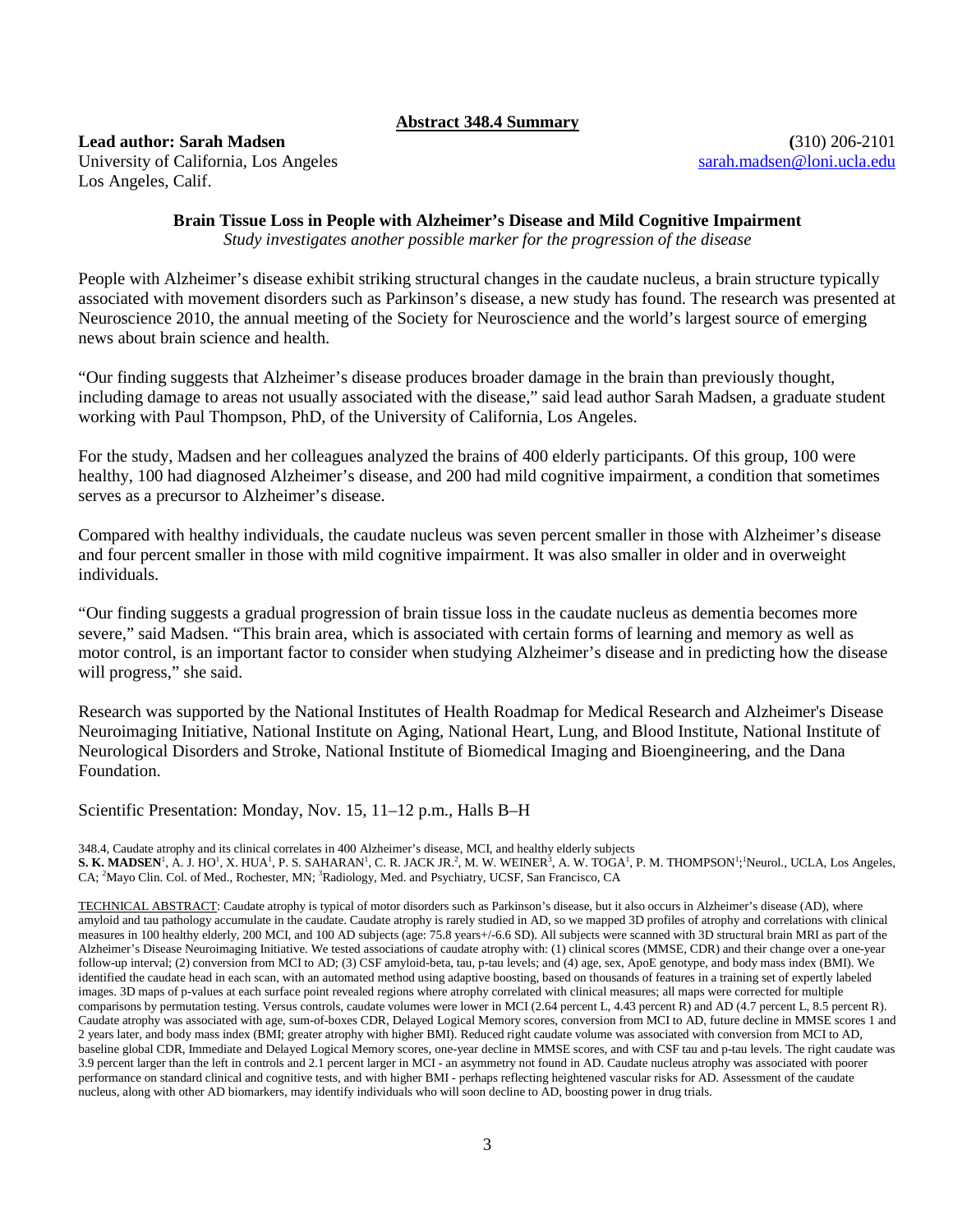### **Abstract 756.9 Summary**

# **Lead author: Sarah George (**312) 563-4395

Chicago, Ill.

Rush University Medical Center [sarah\\_george@rush.edu](mailto:sarah_george@rush.edu)

### **Structural Brain Changes in People at Risk for Alzheimer's Disease**

*Study suggests an early marker for dementia, might identify candidates for early treatment*

People at risk of developing Alzheimer's disease exhibit a specific structural change in the brain that can be visualized by brain imaging, according to new research presented at Neuroscience 2010, the annual meeting of the Society for Neuroscience and the world's largest source of emerging news about brain science and health. The findings may help identify those who would most benefit from early intervention.

"Our findings support the notion that structural imaging techniques can be used to identify people at risk for developing Alzheimer's disease," said Sarah George, a graduate student who co-authored the study with Leyla deToledo-Morrell, PhD, of Rush University Medical Center.

The researchers followed people with mild cognitive impairment, a condition that may be a precursor to Alzheimer's disease and other forms of dementia. Some of the participants went on to develop Alzheimer's disease, others did not.

The researchers used magnetic resonance imaging (MRI) to look for structural changes in the substantia innominata (SI), a region deep within the brain that sends chemical signals to the cerebral cortex, the brain's outer layer that is largely responsible for reasoning, memory and other "higher function" tasks. Although no structural changes were found in the SI, the MRI showed a thinning of the cortical areas that receive input from the SI in those who went on to develop Alzheimer's disease.

"MRI screening appears to be a strong candidate for an early biomarker of Alzheimer's disease," George said.

Research was supported by the National Institute on Aging and the Illinois Department of Public Health Regional Alzheimer's Disease Assistance Center of Northeastern Illinois Grant.

Scientific Presentation: Wednesday, Nov. 17, 8–9 a.m., Halls B–H

756.9, Cortical thinning in the substantia innominata projection sites in incipient Alzheimer's disease

S. GEORGE<sup>1</sup>, E. J. MUFSON<sup>1</sup>, R. C. SHAH<sup>2,3</sup>, L. DETOLEDO-MORRELL<sup>1</sup>; <sup>1</sup>Dept. of Neurolog. Sci., <sup>2</sup>Rush Alzheimer's Dis. Ctr., <sup>3</sup>Dept. of Family Med., Rush Univ. Med. Ctr., Chicago, IL

TECHNICAL ABSTRACT: The substantia innominata (SI) contains cholinergic neurons of the nucleus basalis of Meynert, which innervate the entire cortical mantel and degenerate during the progression of Alzheimer's disease (AD). Using high-resolution structural magnetic resonance imaging (MRI), we previously reported that SI volume is reduced in patients with mild AD, but preserved in individuals with amnestic mild cognitive impairment (aMCI) who are at high risk of developing AD (George et al., Neurobiol. Aging, 2009). The lack of SI volumetric changes in aMCI could be due to the inclusion of both individuals who progress to a diagnosis of AD over time (converters) and those who remain stable (non-converters). In the present study, we separated aMCI converters and non-converters to determine if SI volume is reduced in converters. The study included 47 individuals who entered into an ongoing longitudinal project with a clinical diagnosis of aMCI at baseline. All subjects were followed annually (mean follow-up period = 5.9 ± 3.5 years) with clinical evaluations and MRI scans acquired on a 1.5T scanner using a T1-weighted 3D SPGR protocol. Based on clinical follow-up, 22 converted to AD (mean age =  $80 \pm 5.2$  years) and 25 remained stable (nonconverters; mean age  $= 77 \pm 9.2$  years). Baseline MRI scans were used to derive SI volume from 3 coronal slices taken perpendicular to the AC-PC line. To correct for individual differences in brain size, SI volume was normalized with total intracranial volume. SI volume did not differ between converters and non-converters. Next, the FreeSurfer software was used to identify cortical regions that show significant thinning in aMCI converters compared to non-converters. We then focused on cortical regions that receive projections from the SI and found significant thinning in the following sites: bilateral superior and middle frontal, bilateral superior and inferior parietal, left superior and inferior temporal, right precuneus and posterior cingulate. SI volume was found to be positively correlated with the thickness of the right inferior parietal (r = 0.61, p<0.01), right superior frontal (r = 0.51, p<0.05), and right precuneus (r = 0.44, p<0.05) among converters. There was no relationship between cortical thinning and SI volume among non-converters. Therefore, although SI volume is preserved in aMCI, its cortical projection sites exhibit cortical thinning in incipient AD. These findings suggest that cortical thinning precedes SI volumetric changes, supporting the concept that the process of retrograde degeneration impacts neuronal survival within the SI during the progression of AD.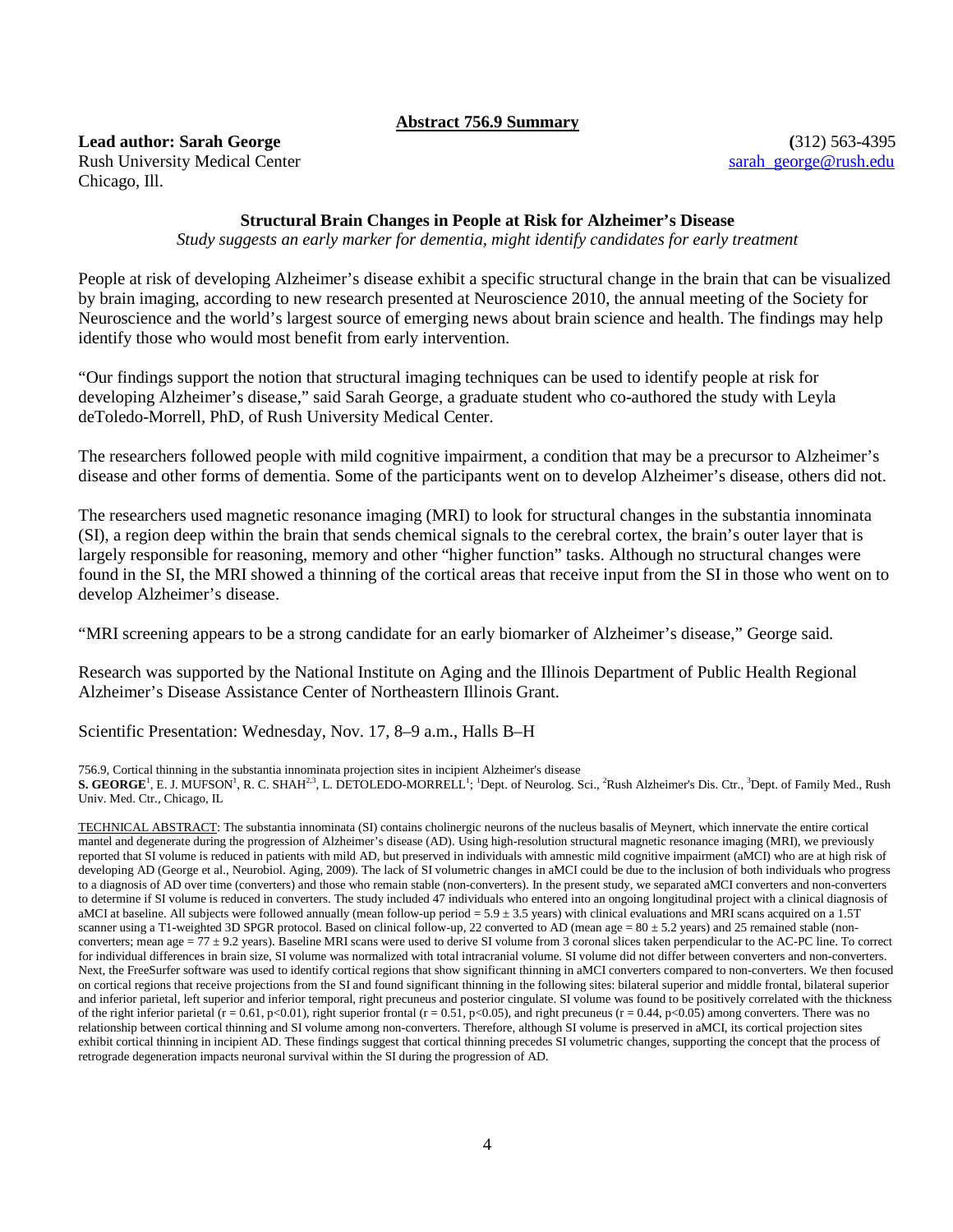### **Abstract 725.6 Summary**

**Senior author: Charles Glabe, PhD** (949) 824-6081 University of California, Irvine cglabe Quantum cglabe Quantum cglabe Quantum cglabe Quantum cglabe Quantum cglabe Quantum cglabe Quantum cglabe Quantum cglabe Quantum cglabe Quantum cglabe Quantum cglabe Quantum cglabe Qu Irvine, Calif.

### **Development of a Safer Vaccine for Alzheimer's Disease**

*Mouse study suggests new vaccine approach that may avoid side effects*

A new vaccine protects against memory problems associated with Alzheimer's disease, but without potentially dangerous side effects, a new animal study reports. The research was presented at Neuroscience 2010, the annual meeting of the Society for Neuroscience and the world's largest source of emerging news about brain science and health.

Vaccines against amyloid-beta accumulation in the brain, one of the hallmarks of Alzheimer's disease, have long been considered a promising approach to developing a treatment. But finding a vaccine that is both safe and effective has been challenging. Previous research in mice showed that a vaccine that targets the human version of amyloid-beta reduces learning and memory loss associated with the disease. However, the vaccine caused dangerous autoimmune inflammation of the brain during human clinical trials.

In the current study, researchers at the University of California, Irvine tested a vaccine developed against a non-human protein that had the same shape as amyloid-beta, but a different sequence of amino acid building blocks. The Alzheimer's mice that received the vaccine showed improved performance on memory and other cognitive tests. The vaccine also reduced the clumps of amyloid-beta and tau protein that may be toxic to brain cells.

"This finding is important because it shows that you don't need a human protein to get an immune response that will neutralize the toxic amyloid oligomers associated with Alzheimer's disease," said senior author Charles Glabe, PhD. Because the protein was not human, Glabe and his colleagues believe it is unlikely to cause the dangerous autoimmune response.

"We've demonstrated a promising approach to developing a safe, active vaccine — and one potentially cheaper and easier to distribute than the manufactured vaccines currently in human trials," Glabe said.

Research was supported by Cure Alzheimer's Fund and the Larry L. Hillblom Foundation.

Scientific Presentation: Wednesday, Nov. 17, 9:15–9:30 a.m., Room 32B

725.6, Non human amyloid oligomer epitope reduces Alzheimer's-like neuropathology in 3xTg-AD transgenic mice S. RASOOL<sup>1</sup>, H. M. CORIA<sup>2</sup>, L. BREYDO<sup>1</sup>, J. WU<sup>1</sup>, S. MILTON<sup>1</sup>, A. TRAN<sup>1</sup>, R. ALBAY<sup>1</sup>, C**. G. GLABE<sup>1</sup>; <sup>1</sup>Mol. Biol. & Biochem., Univ. California, Irvine,** CA; <sup>2</sup>Neurol., Memory impairment and Neurolog. disorders, Irvine, CA

TECHNICAL ABSTRACT: Accumulation of beta-amyloid (Aß) is an important molecular event in Alzheimer's disease (AD). It is now well known that vaccination against fibrillar Aß prevents amyloid accumulation and preserves cognitive function in transgenic mouse models. To study the effect of vaccination against generic oligomer epitopes, Aß oligomers, islet amyloid polypeptide (IAPP) oligomers, random peptide oligomer (3A) & Aß fibrils were used to vaccinate 3xTg-AD, which develop a progressive accumulation of plaques and cognitive impairment. It was found that all vaccinated mice have a significant improvement in cognitive function compared to controls. Subcutaneous administration of these antigens markedly reduced total plaque load (Aβ burden) in the 3xTg-AD mouse brains. We demonstrated that vaccination with this non human amyloid oligomer generated high titers of oligomer specific antibodies recognizing Aβ oligomers, which in turn inhibited accumulation of Aß pathology in mice. In addition to amyloid plaques, another hallmark of AD is tau pathology. It was found that there was a significant decline in the levels of total tau and hyperphosphorylated tau. We conclude that amyloid Aß sequence is not necessary to produce a protective immune response as the random peptide (3A) gives rise to an oligomer-specific immune response. The critical epitope is a pathology-specific conformation of the peptide backbone that is independent of the specific amino acid sequence. It is therefore suggested that vaccination against a non-human amyloid oligomer epitope may be useful for clearing both hallmark lesions of AD. It may be an effective strategy for developing a vaccine that circumvent auto-inflammatory immune complications.